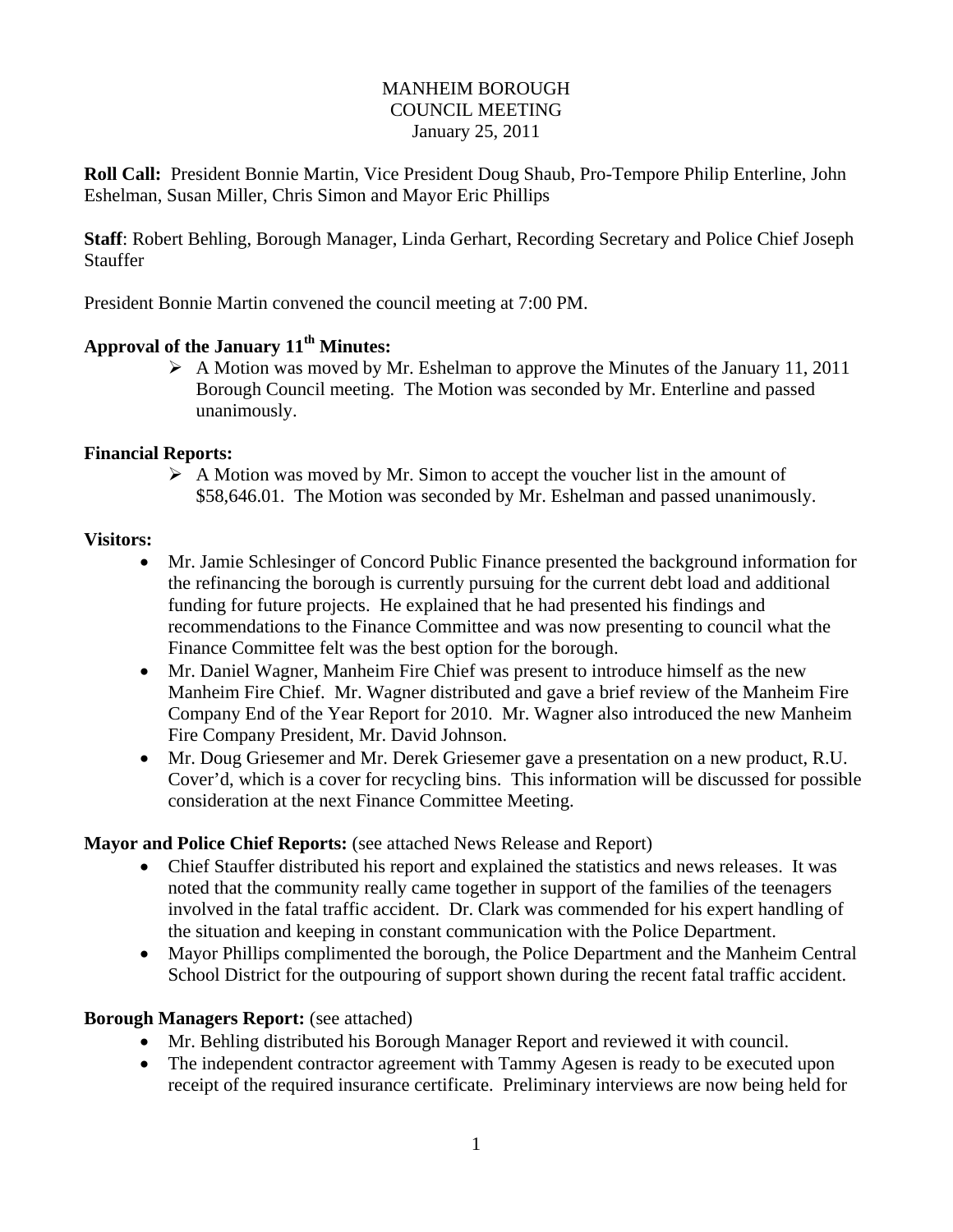top positions at the Pool. It was decided to have Ms. Agesen and Mr. Behling handle the hiring for the pool.

- Pool Membership Software will need to be replaced. The new package will cost approximately \$300.
- The second draft of a proposed Street Vendor Ordinance is currently under review by our Solicitor.
- PennDOT has indicated they would approve a new mid-block crosswalk on Market Square, subject to an acceptable design and permit application. Discussion was held concerning the  $250<sup>th</sup>$  Anniversary Committee's participation in this project as well as replacement of the street lights. The Welcome Signs were also discussed as part of this project.
- Discussions have begun on lease agreements with various groups for the use of borough park facilities. Currently under review are agreements with the School District, Summer Swim Team and Soccer Club. A public meeting is scheduled for this Thursday, January  $27<sup>th</sup>$ at 7:00 PM at the Rapho Township Municipal Building to discuss Sports Field Scheduling and Maintenance.
- Minsec has been granted a further continuance on its application to the Zoning Hearing Board to Monday, April 4<sup>th</sup> at 7:00 PM at Manheim Central High School.
- Manheim Borough Authority has been successfully utilizing a credit card payment system to provide customers with the ability to pay their bills in person or on-line with MasterCard or Discover and on-line with VISA. The Borough can also begin utilizing MuniciPAY for the payment of Municipal Service Fees, Community Pool memberships, and other payments as appropriate at no cost to the Borough.
	- $\triangleright$  A Motion was moved by Mr. Eshelman to begin utilizing MuniciPAY for the payment of Municipal Service Fees, Community Pool memberships, and other payments by residents as appropriate at no cost to the Borough. The Motion was seconded by Mr. Simon and passed unanimously.
- Guidance was requested on whether to continue MCRec's practice of allowing sponsorship signage at Borough park sports fields for an appropriate fee. After discussion it was decided to continue this practice at the lighted field only.
- The Borough has received a payment from MCRec representing half of the amount remaining in MCRec's Pool Capital account. Rapho Township received the other half and has forwarded it to the borough for use on needed repairs at the Manheim Community Pool.
- Susquehanna Bank has requested a new municipal street light along Danner Alley at the municipal parking lot. The bank has offered to cover ongoing charges for the light.
	- $\triangleright$  A Motion was moved by Mr. Shaub to approve the requested new municipal street light along Danner Alley at the municipal parking lot to be paid for by Susquehanna Bank. The Motion was seconded by Mr. Simon and passed unanimously.
- The DCNR regional advisor, Lori Yeich will be visiting Manheim on Tuesday, February 1<sup>st</sup> at 10:00 AM to tour our parks and review potential grant opportunities in advance of this year's April 20th grant application deadline. It was suggested to consider the covered bridge repairs and possibly pavilion and bathroom upgrades and additions.
- The Chiques Creek Watershed Alliance will be holding a Watershed Expo at Manheim Central Middle School on March  $2<sup>nd</sup>$ , 6:00 PM to 8:00 PM. The Manheim Borough Authority and other local and regional organizations will be exhibiting. A variety of public presentations and children's activities will be held in the school's auditorium and gymnasium.
- A project kickoff meeting for the East Gramby Street project was held with the borough engineer. Construction is scheduled for this summer.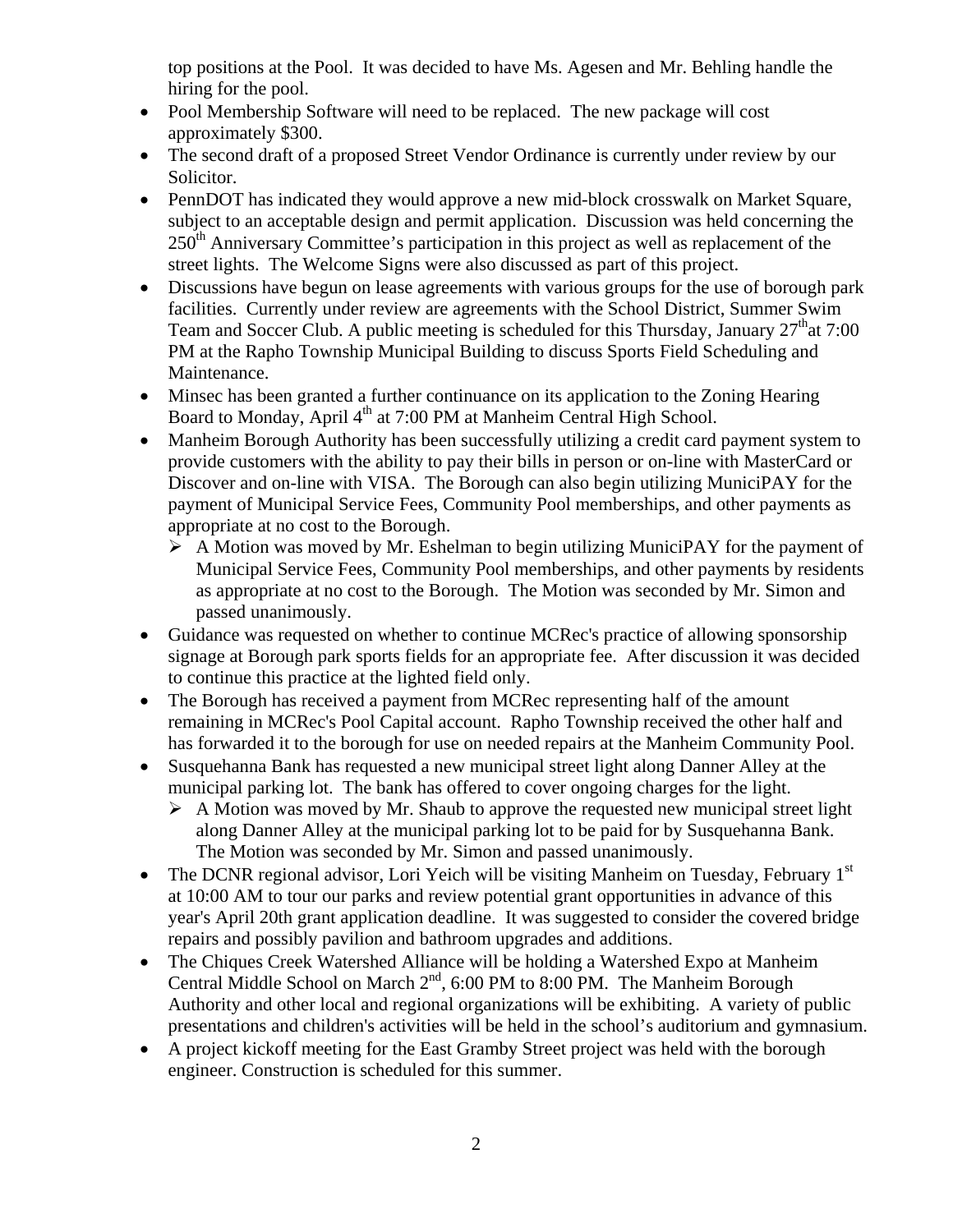- Our next newsletter to all Borough residents is complete and at the printer. Topics will include Trash and Recycling, preparations for the 250th Anniversary, Flood Safety, Snow Emergencies and the Manheim Community Pool.
- The Park & Pool Advisory Committee is currently in the organizational stages. Rapho Township will have one representative on the committee.
- A request has been received from a non-profit group call "The Bridge" to hold a dinner fund raiser in the covered bridge in June. It is an organization which provides a support network for single mothers. Mr. Behling will discuss the event with the group and come to an understanding of the guidelines for holding this event in the bridge.
- Ms. Miller informed council that there are currently changes to the guidelines for flood insurance.

## **New Business:**

- Authorization to advertise a Part-time Seasonal Maintenance Position was requested.
	- $\triangleright$  A Motion was moved by Mr. Eshelman to advertise for the Part-time Seasonal Maintenance Position. The Motion was seconded by Mr. Simon and passed unanimously.
- A proposal for Zoning Ordinance updates from URS for \$8,962 was presented for approval.
	- $\triangleright$  A Motion was moved by Mr. Eshelman to approve the proposal for Zoning Ordinance updates from URS for \$8,962 and any other necessary items at time and material. The Motion was seconded by Mr. Enterline and passed unanimously.
- A request was received from the Manheim Community Library to hold their annual book sale in the community room of the borough building from May  $11<sup>th</sup>$  to May  $14<sup>th</sup>$ .
	- $\triangleright$  A Motion was moved by Mr. Eshelman to allow the Manheim Community Library to hold their annual book sale in the community room of the borough building from May  $11<sup>th</sup>$  to May  $14<sup>th</sup>$ , on a one time basis with the stipulation that it is for the book sale only and no additional vendors would be allowed to set up. The library will be responsible for cleaning and set up which cannot happen more than 2 weeks prior to the event. The Motion was seconded by Mr. Simon and passed unanimously.
- A request was received from the Manheim Central Ag Science Department to offer a lasting tribute to celebrate the lives of 5 Manheim Central student accident victims by planting a Memory Grove consisting of a double row of Sugar Maple Trees in Memorial Park.
	- $\triangleright$  A Motion was moved by Mr. Simon to approve the request from the Manheim Central Ag Science Department to plant a Memory Grove consisting of a double row of Sugar Maple Trees in Memorial Park along the walkway from the High School to the Stadium. The Motion was seconded by Mr. Eshelman and passed unanimously.

## **Old Business:**

- The contract for the Pool Director was presented for approval.
	- $\triangleright$  A Motion was moved by Mr. Eshelman to approve the Pool Director contract. The Motion was seconded by Mr. Enterline and passed unanimously.

## **Executive Session:**

 A Motion was moved by Mr. Eshelman to adjourn to executive session at 8:43PM. The Motion was seconded by Mr. Shaub and passed unanimously.

## **Adjournment:**

 A Motion was moved by Mr. Eshelman to adjourn from Executive Session at 9:10 PM. The Motion was seconded by Mr. Shaub and passed unanimously.